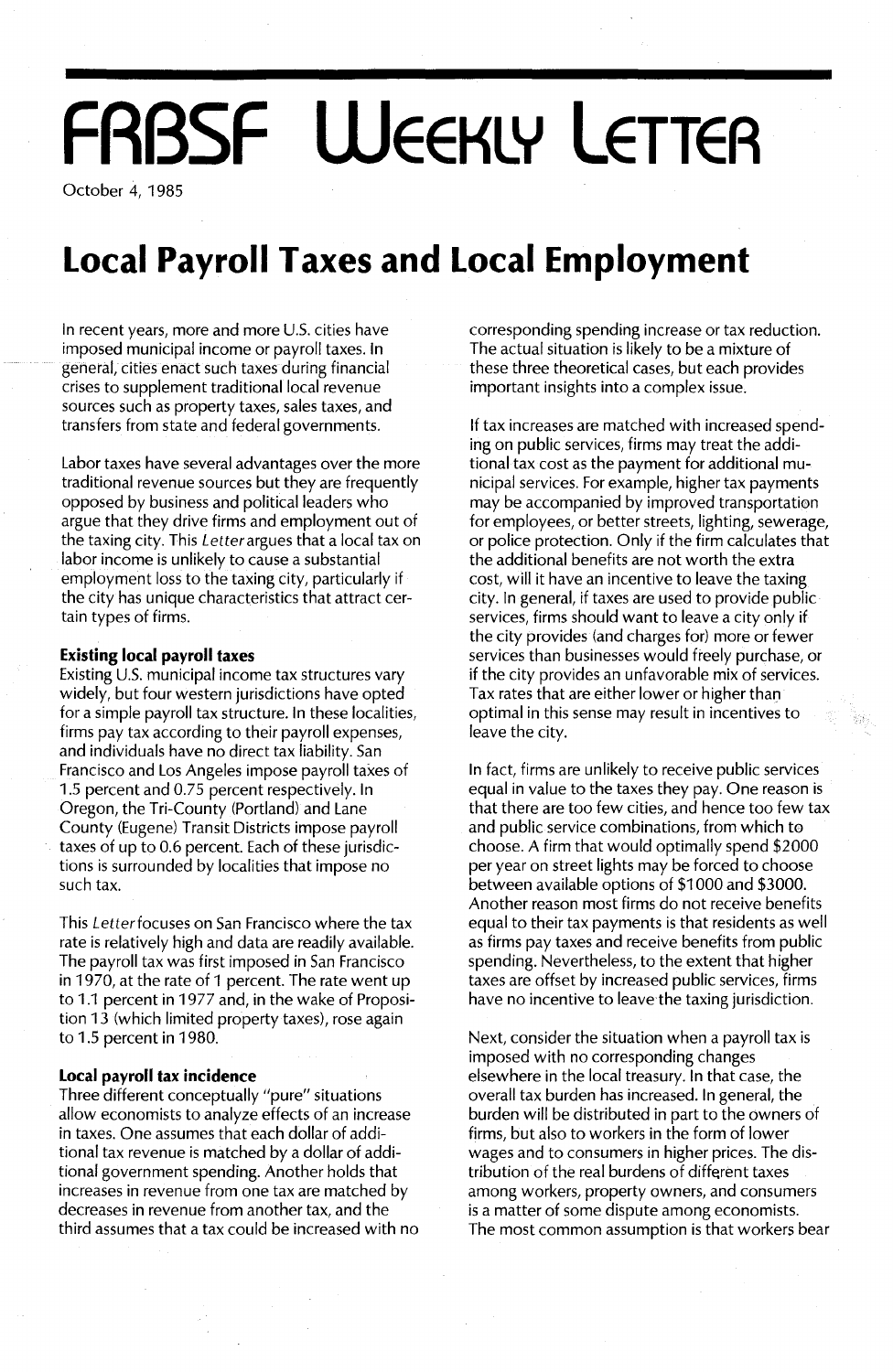## **FRBSF**

much of a newly imposed local payroll tax in the form of lower wages. (In an environment of rising wages, this reduction will show up in a lower rate of increase than would have been the case in the absence of the tax.)

In addition, the prices of some goods and services produced locally rise and the prices of land and buildings fall slightly. These latter assets are no longer as valuable to firms since using them in the city entails a tax liability. For a firm with no fixed assets, the lower costs for labor and rent (for land and structures) mitigate the impact of a higher tax rate. A firm that owns fixed assets, however, does not benefit from lower land and structure costs because it suffers a windfall loss in its asset values.

Finally, consider the case in which payroll tax increases are matched by property tax decreases. The effects in this case depend on the impact of the property tax as well as that of the payroll tax. Most tax analysts agree that a reduction in a single city's property tax rate results in a relatively large reduction in the prices of goods and services produced in a locality, a more moderate increase in property values, and a much smaller effect on raising wages and prices of other productive resources. Thus, the net effect of reducing the property tax and increasing the payroll tax should be lower wages and higher values for property (land and structures). The higher output price due to the labor tax and the lower output price due to the property tax should approximately offset each other.

Since each of these three situations can be present in an actual payroll tax increase, the net effect on a firm's decision to move depends on a number of factors - how much and what extra public services are provided, if there are compensating changes in other tax rates, and what reductions in wages and changes in property values occur as a result. Each of these potential accompaniments to higher payroll taxes *reduces* the impact of the tax on firm costs, and therefore dilutes the effect of the tax on the firm's employment decisions.

#### **Would firms leave?**

There are several reasons to expect that payroll taxes such as those imposed in western cities do not cause large employment losses. Most important of these is that the tax has a relatively small effect on firm costs.

First, public services provided with tax revenues, and lower labor and property costs which result from the tax itself, mitigate the impact of the tax on firm costs.

Second, in practice, local payroll tax rates are quite low - almost always less than 2 percent. In addition, not all firms in the city are required to pay the tax. Nonprofit organizations and government agencies are exempt from most local taxes. Moreover, banks and insurance companies in California are exempt from all local nonproperty taxes. Since they pay special state levies, they are exempt from additional state or local taxes. Under the San Francisco tax, businesses with payroll tax liability of less than \$2500 per year also pay no tax. These exemptions reduce taxable payrolls and hence expected employment loss.

Third, if other differences exist between the taxing city and other jurisdictions, the firm's location decision cannot be made based on payroll taxes alone. Some localities have geographical or economic features that enhance productivity. Such cities may be able to "get away" with a higher tax rate than cities without such advantages. Indeed, firms in attractive cities typically incur higher costs for such items as space and labor, regardless of the city's tax structure. In cities with these advantages, firms that can increase the prices of the goods and services they sell can remain profitable. Job losses are therefore likely to be concentrated among firms unable to sell their products at a higher price.

#### **The evidence**

Given these general expectations, it should be difficult to isolate tax effects on San Francisco employment. Statistical evidence from multiple regression analysis, which controls for long-run trends, reveals no statistically significant detrimental effect on San Francisco employment from the payroll tax. Two graphical examples give a flavor of these results.

If the San Francisco payroll tax does have a strong effect on employment, then tax rate increases should have been followed by reductions in San Francisco employment, relative to employment levels without a payroll tax. Over time, San Francisco employment has grown, but employment in outlying areas has grown faster as jobs have followed people to the suburbs. Therefore, San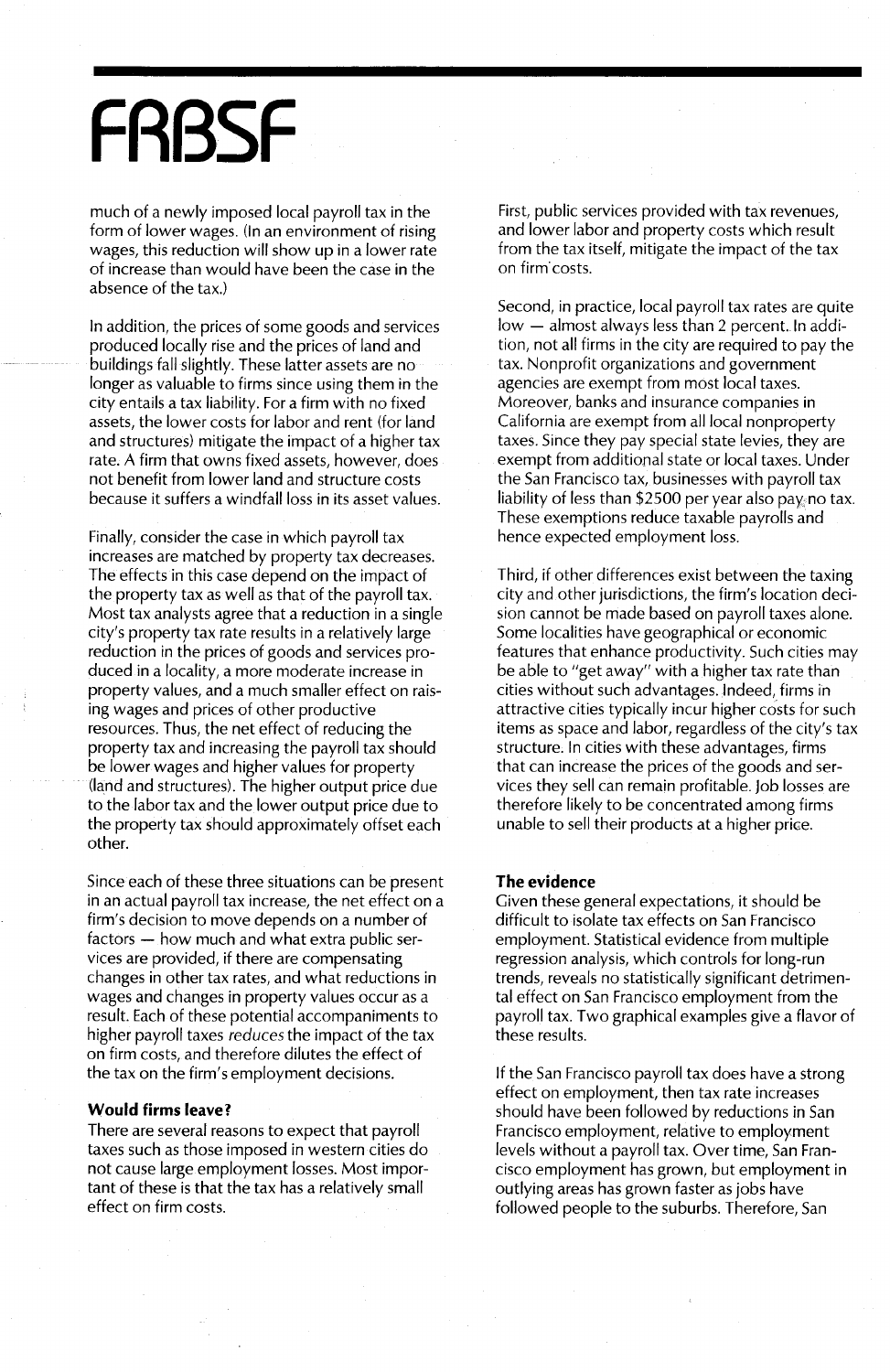

#### San Francisco Employment, 1966 - 1982

Franc:isco's share of Bay Area (Alameda, Contra Costa, Marin, San Francisco, and San Mateo counties) employment has fallen. This is consistent with a long-run national trend toward more decentralized employment. If, beyond these long-run trends, the payroll tax causes firms to leave San Francisco for less costly Bay Area locations such as Oakland or Concord, then San Francisco's share of Bay Area employment should have fallen more after the tax rate increases.

The chart plots the San Francisco share of Bay Area employment from 1966 to 1982 (left vertical scale), the last year for which city-level data are available. Vertical lines show years in which the payroll tax rate was increased. While the *trend* is that employment share fell during the entire period, there were no sudden drops following tax increases. Neither did the rate of decline seem to have increased after the tax rate rose.

If the payroll tax reduces employment significantly, a higher tax rate should also lead untaxed employment in San Francisco to grow relative to employment in taxed sectors. Within the category of financial services, banks and insurance companies are exempt from the tax, while real estate firms, stock brokerages, and holding companies must pay the tax. If the tax has a strong effect, the untaxed share of San Francisco's financial employment should have grown larger over time, particularly folloWing tax increases.

Using the scale on the right, the chart also plots the share of untaxed financial employment in total San Francisco financial employment over the same time period. The untaxed share of financial employment does not appear to have risen after tax increases. In fact, the erratic movements of the curve bear no apparent relationship to tax changes.

#### Conclusions

The above evidence suggests that the payroll tax may not have been as important a cause of employment loss in San Francisco as some believe. Indeed, in various surveys aimed at determining ,why firms have left San Francisco, few firms cited the payroll tax as a major factor. More important determinants include the cost and availability of space. This is not to say that the payroll tax has had no effect on firms' decisions. On the contrary, there is anecdotal evidence that some firms have decided against establishing in San Francisco because of the payroll tax. Nevertheless, the number of firms (and jobs) that have located elsewhere because of the tax may be smaller than some critics of the tax have argued. That is not to say that the actual employment loss should not be of concern.

It is not clear how these findings might generalize to other cities. On the one hand, San Francisco's tax is large relative to other western payroll taxes. Everything else being equal, San Francisco's losses would be larger than the effects in other locations. On the other hand, San Francisco is also a unique city, both in terms of the vitality of its financial and business service sector and in terms of its physical beauty and charm. These factors may make San Francisco employment less vulnerable to the tax than employment in many other cities.

#### Carolyn Sherwood-Call

Opinions expressed in this newsletter do not necessarily reflect the views. of the management of the Federal Reserve Bank of San Francisco, Or of the Board of Governors of the Federal Reserve System. .

Editorial comments may be addressed to the editor (Gregory Tong) or to the author .... Free copies of Federal Reserve publications can be obtained from the Public Information Department, Federal Reserve Bank of San Francisco, P.O. Box 7702, San Francisco 94120. Phone (415) 974-2246.